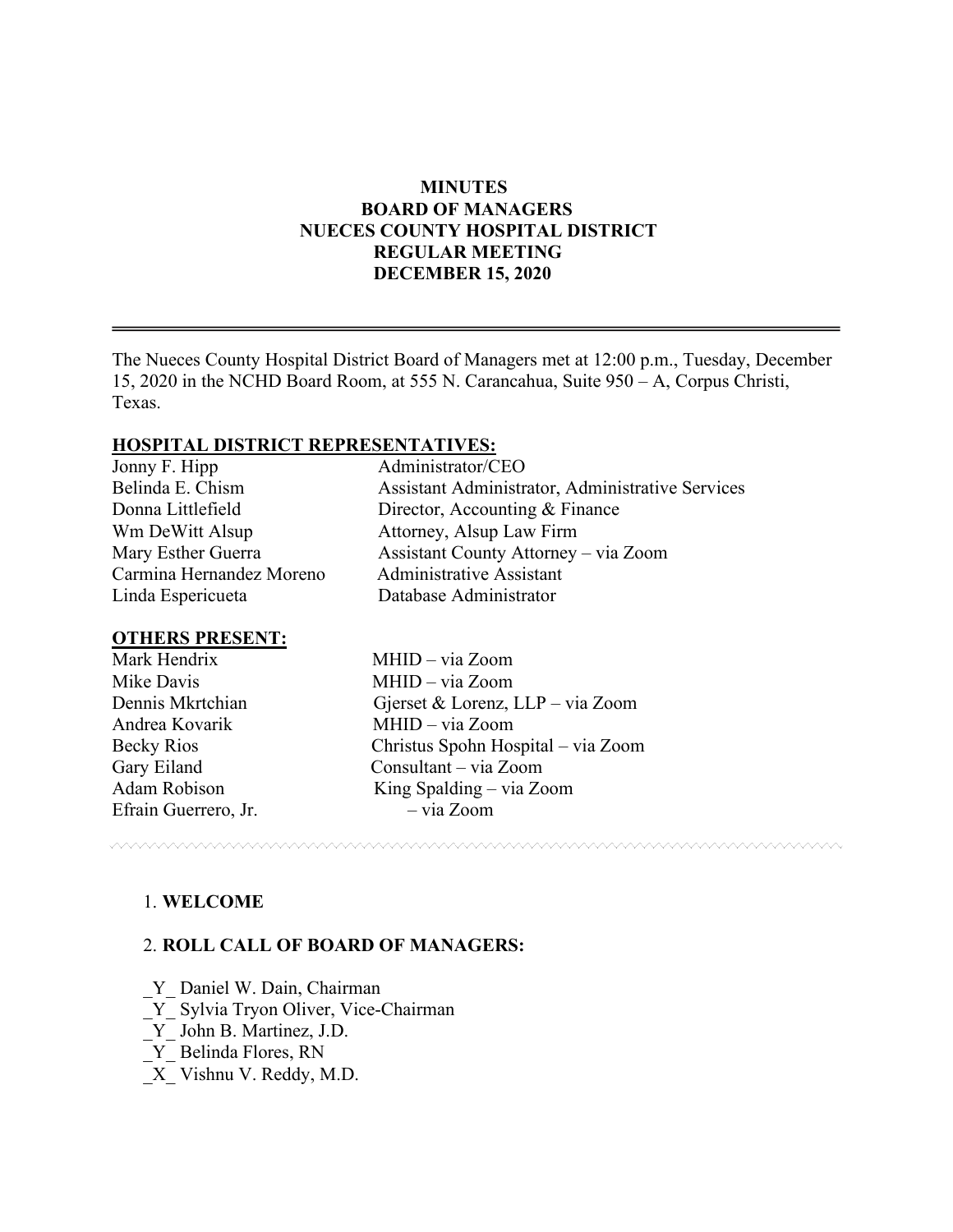\_Y\_ John E. Valls, M.B.A. \_X\_ Mariana Garza, J.D.

# 3. **CALL TO ORDER, ESTABLISHMENT OF QUORUM, MEETING POSTING CONFIRMATION, AND CLOSED MEETING NOTICE**

- A. Call to order Mr. Dain , Chairman. The Meeting was called to order by Mr. Dain at 12:15 p.m.
- B. Establish quorum Mr. Dain. A quorum was present with 5 members in attendance.

 **Daniel W. Dain – Chairman – PRESENT Sylvia Tryon Oliver – Vice- Chairman – PRESENT John B. Martinez, J.D. – Member – PRESENT Belinda Flores, RN – Member – PRESENT John E. Valls, M.B.A. – Member – PRESENT Vishnu V. Reddy, M.D. – Member – ABSENT Mariana Garza, J.D. – Member – ABSENT** 

C. Confirm posting of Meeting's public notice in accordance with Texas Open Meetings Act, Texas Government Code, Chapter 551.

D. Public notice is hereby given that the Board of Managers may elect to go into Closed Meeting session(s) at any time during the meeting to discuss any matter(s) listed on the agenda when so authorized by the provisions of the Open Meetings Act, Texas Government Code, Chapter 551.

4. **PUBLIC COMMENT** - Persons attending in-person and wishing to comment on any item(s) on the agenda or any subject within the Board's responsibilities must sign-in on the "Agenda Item Request to Speak" form provided at the entrance of the Board meeting room at least five (5) minutes prior to commencement of the meeting. Persons attending via audio or video conference and wishing to comment on any item(s) on the agenda or any subject within the Board's responsibilities must verbally notify the presiding officer of their desire to comment when the officer calls for public comment from those attending via audio and video conference. Commenters shall limit their comments to three (3) minutes, except that Commenters addressing the Board through a translator shall limit their comments to six (6) minutes.

#### **No one to speak for public comment.**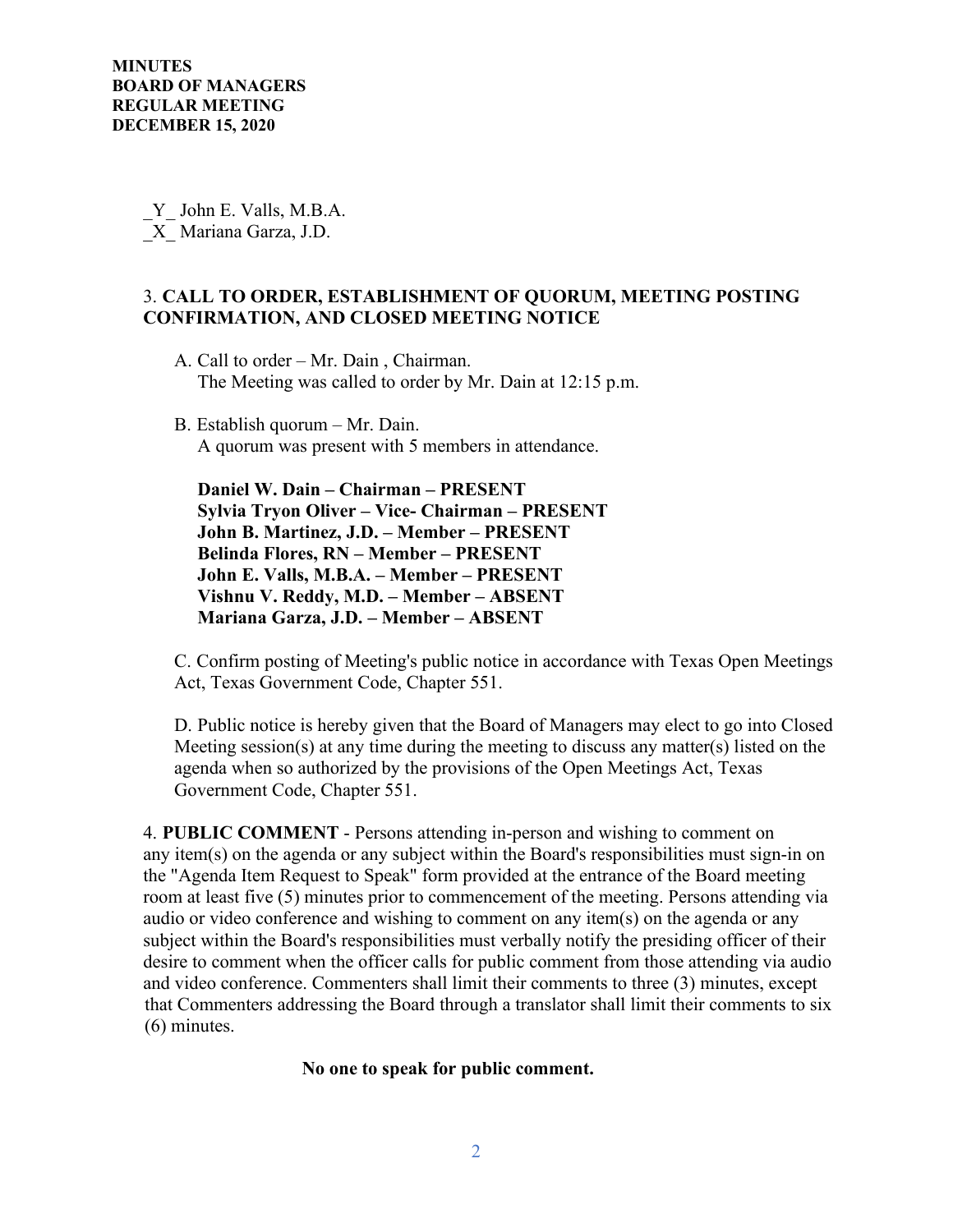5. **CONSENT AGENDA** - The Consent Agenda consists of those agenda items which are routine, non-controversial, administrative in nature, not in need of separate attention, and which a member of the Board has not requested be discussed separately. If requested to be discussed separately, that agenda item will be removed from the Consent Agenda by the presiding officer to the Regular Agenda and discussed as a part of the Regular Agenda at the appropriate time. All remaining items listed under the Consent Agenda will be voted upon in a single vote:

- A. Approve Board of Managers meeting minutes:
	- 1. November 19, 2020 Regular Meeting.

## **Conflict of Interest Disclosure Statement re: Amor Health and Mr. Valls is hereto attached and made part of these minutes.**

## **Motion by Ms. Flores and seconded by Ms. Oliver MOTION CARRIED.**

B. Receive listing of new vendors as of December 10, 2020; listing provided pursuant to Board of Managers Bylaws, §2.1.B and Texas Local Government Code, Chapter 176.

C. Receive summary payment information on Nueces County health care disbursements for Fiscal Year 2021 year-to-date:

1. Salaries, benefits, supplies, and intergovernmental transfers at/for Corpus Christi/Nueces County Public Health Department;

2. Emergency medical services provided in unincorporated areas of Nueces County;

3. Supplemental and jail diversion program funding for Nueces Center for Mental Health and Intellectual Disabilities;

- 4. Medical services provided at County correctional facilities:
	- a. Nueces County Jail; and
	- b. Nueces County Juvenile Detention Center;
- 5. Funding for alcohol and drug abuse treatment programs:
	- a. Cenikor (Charlie's Place);
	- b. Council on Alcohol and Drug Abuse; and
	- c. Palmer Drug Abuse Program;
- 6. Funding for diabetes prevention and supporting programs;
- 7. Public health grants; and
- 8. Legal and professional fees. *(Finance Committee)*

D. Receive reports relating to Nueces Aid Program enrollment for month-ended November 30, 2020. *(Finance Committee)*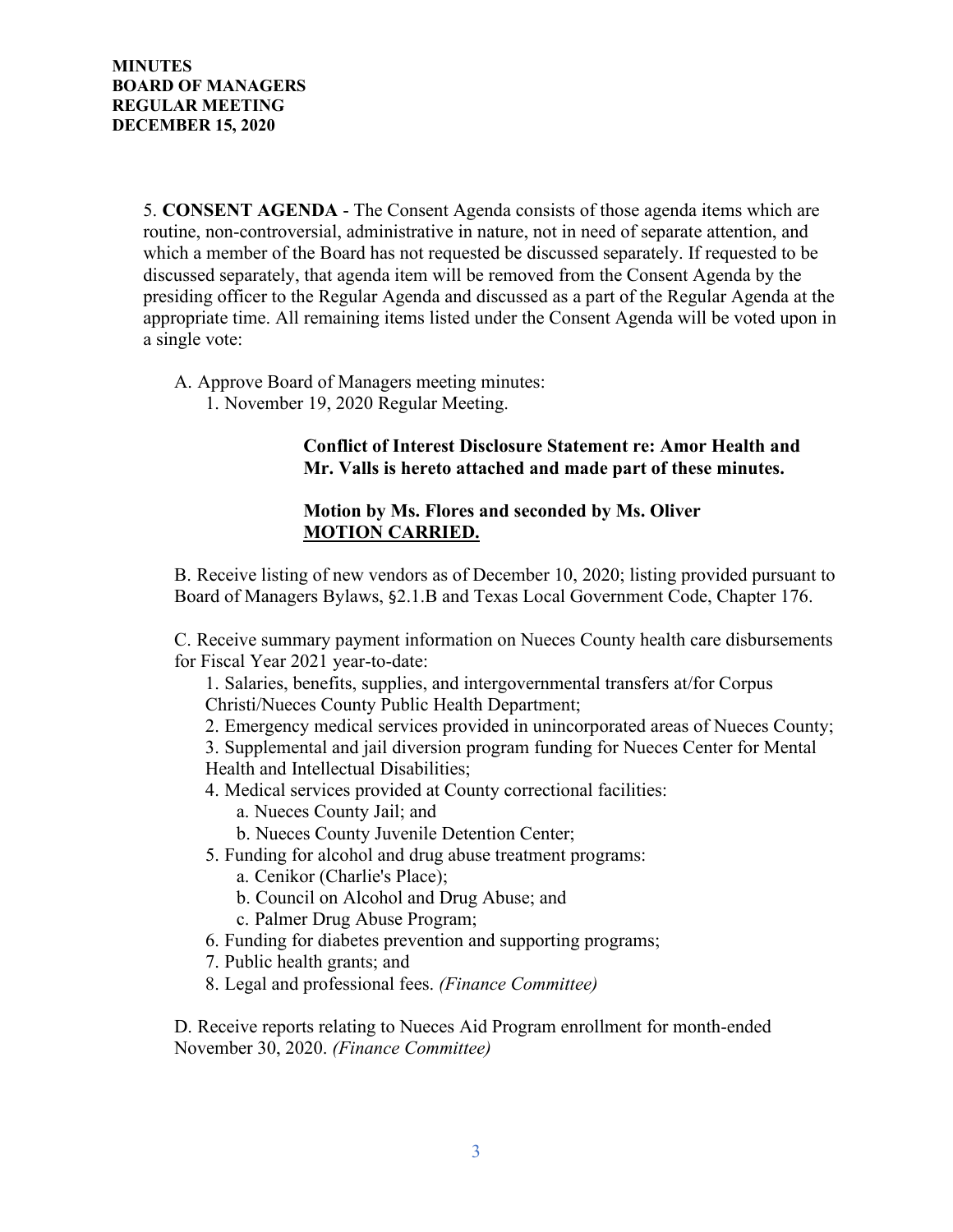E. Receive summary imputed claims information on medical and hospital care provided to the Nueces Aid Program population consistent with the CHRISTUS Spohn Health System Corporation Amended and Restated Membership Agreement for fiscal year-to date period-ended November 30, 2020. *(Finance Committee)*

F. Receive fiscal year-to-date Specified Annual Percentage-related revenue reports; revenue receipts pursuant to CHRISTUS Spohn Health System Corporation Amended and Restated Membership Agreement, Section 5.03. *(Finance Committee)*

G. Receive monthly statement of escrow amounts deposited and/or withdrawn by CHRISTUS Spohn Health System Corporation; deposits pursuant to and consistent with Schedule 1 to CHRISTUS Spohn Health System Corporation Amended and Restated Membership Agreement; receive statement for month-ended November 30, 2020. *(Finance Committee)*

H. Receive monthly statement of amounts deposited to and/or withdrawn from Local Provider Participation Fund (LPPF) for the month-ended November 30, 2020; LPPF collections, deposits, and withdrawals pursuant to September 29, 2020 Board of Managers Order authorizing participation in a health care provider participation program pursuant to Texas Health and Safety Code, Chapter 298C. *(Finance Committee)*

I. Receive summary report of year-to-date intergovernmental transfers made in support of local and other healthcare providers participating in Medicaid supplemental payment programs sponsored by the Texas Health and Human Commission. *(Finance Committee)*

1. Texas Healthcare Transformation and Quality Improvement Program (Medicaid

# 1115 Waiver):

- a. Delivery System Reform Incentive Payment (DSRIP) pool; and
- b. Hospital Uncompensated Care (UC) pool.
- 2. Disproportionate Share Hospitals (DSH) program;
- 3. Network Access Improvement Program (NAIP);
- 4. Uniform Hospital Rate Increase Program (UHRIP); and
- 5. Graduate Medical Education (GME). *(Finance Committee)*

J. Adopt Board of Managers Order granting professional services exemption from the competitive purchasing requirements of Texas Local Government Code, §262.023 for acquisition of support, resources, and training to assist law enforcement agencies in creating non-arrest pathways to addiction treatment and recovery from the Police Assisted Addiction and Recovery Initiative (PAARI); exemption authorized by Local Government Code, §262.024(a)(4).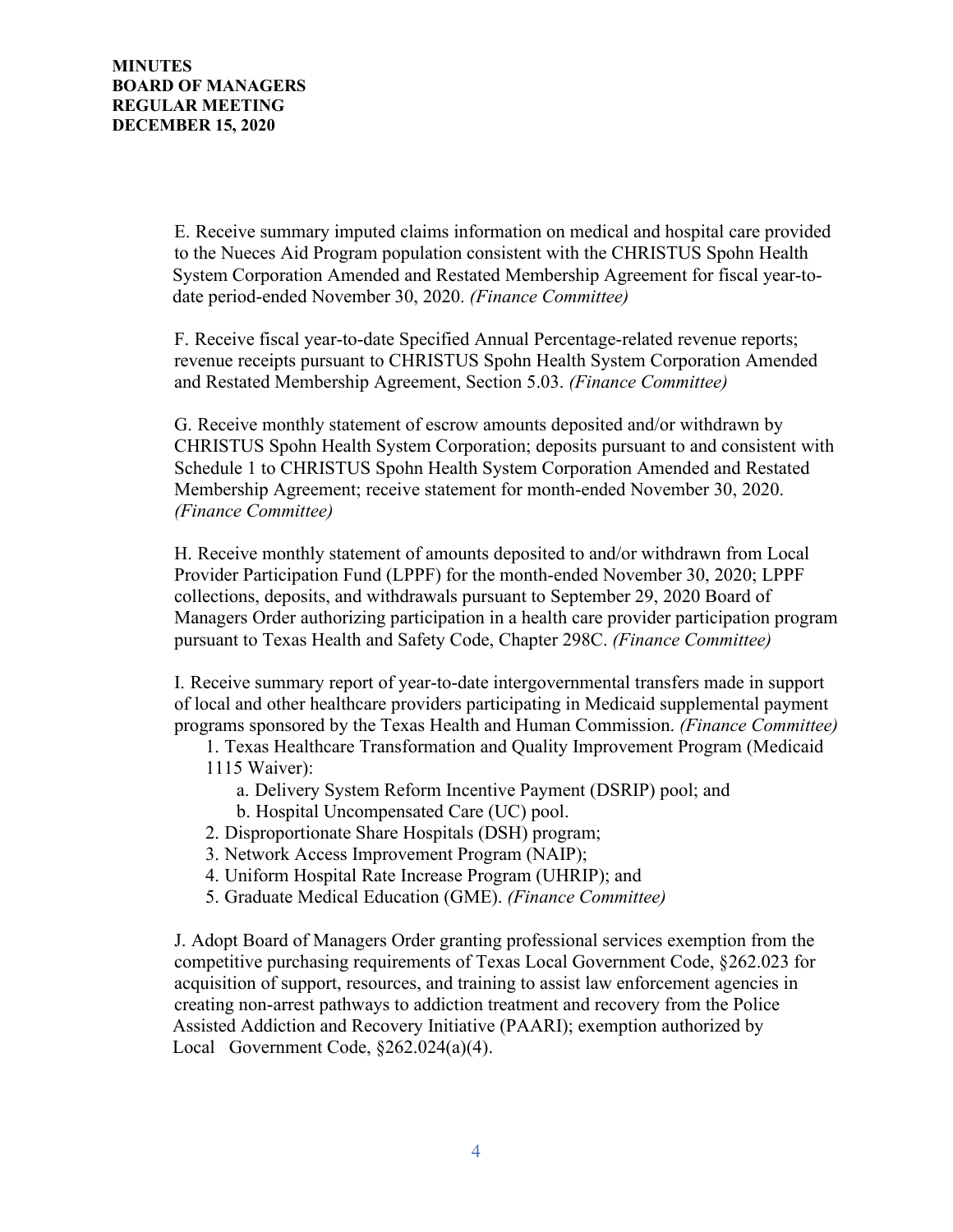K. Adopt Board of Managers Order granting professional services exemption from the competitive purchasing requirements of Texas Local Government Code, §262.023 for acquisition of pharmacy benefit administrative services from Script Care, Inc; exemption authorized by Local Government Code, §262.024(a)(4).

# **Motion to approve Item 5. A, B, C, F, G, I, J, K by Mr. Valls and seconded by Ms. Martinez. MOTION CARRIED. Item 5. D & H pulled by Mr. Valls.**

# **Motion to approve Item 5 D & H by Mr. Valls and seconded by Ms. Oliver. MOTION CARRIED.**

6. **REGULAR AGENDA** - The Regular Agenda consists of those agenda items which are non-routine, potentially controversial, not administrative in nature, or otherwise in need of separate attention. Each Regular Agenda item will be voted upon separately if action is required:

## A. **Finance Committee:**

1. Receive and approve unaudited financial statements for the month and fiscal yearto-date period ended November 30, 2020. *(ACTION)*

# **Motion by Mr. Valls and seconded by Ms. Flores. MOTION CARRIED.**

## B. **Legislative Committee:**

1. Discuss and consider adoption of legislative agenda for 87th Texas Legislative Session. *(ACTION)*

# **Motion to approve REVISED Legislative List including Item 4, by Mr. Valls and seconded by Ms. Flores. MOTION CARRIED**.

# C. **COVID-19 Pandemic:**

1. Discuss and consider approval of terms for Letter of Agreement relating to establishment of a COVID-19-related Alternate Care Site for subacute inpatient hospital surge capacity in Nueces County at CHRISTUS Spohn Hospital Corpus Christi - Shoreline located at 600 Elizabeth Street, Corpus Christi, Texas; and authorize Administrator to prepare and execute Letter of Agreement. *(ACTION)*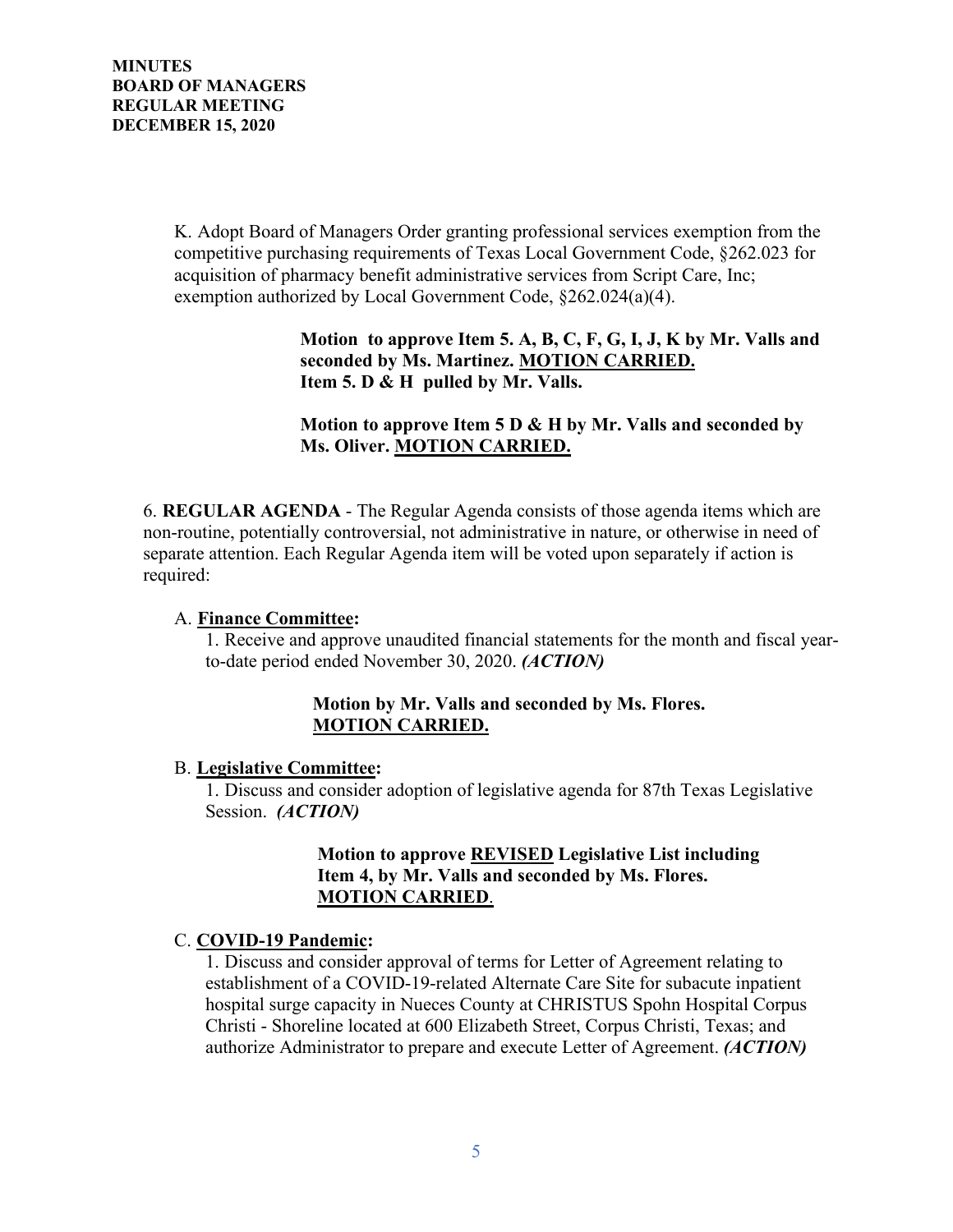**MINUTES BOARD OF MANAGERS REGULAR MEETING DECEMBER 15, 2020** 

# **Table Item 6. C-1 by Mr. Valls and seconded by Mr. Martinez to discuss for more information during Closed Meeting.**

2. Authorize the Administrator to obtain a hospital beds needs assessment or statement or declaration supporting establishment of a COVID-19-related Alternate Care Site for subacute inpatient hospital surge capacity in Nueces County. *(ACTION)*

> **Motion to approve as it relates to reimbursement related to FEMA reimbursement as explained by Administrator, by Mr. Valls and seconded by Ms. Oliver. MOTION CARRIED.**

## D. **Community Mental Health Initiatives:**

1. Approve Professional Services Agreement with the Police Assisted Addiction and Recovery Initiative (PAARI) relating to support, resources, and training to assist law enforcement agencies in creating non-arrest pathways to addiction treatment and recovery; Agreement term February 1, 2021 - January 31, 2022; and authorize Administrator to execute Agreement. *(ACTION)*

# **Motion by Mr. Valls and seconded by Ms. Flores. MOTION CARRIED**.

2. Receive and discuss Nueces County job description for Director of Mental Health Programs position to be fully funded and co-supervised by Hospital District. *(INFORMATION)*

#### E. **Administrator's Actions:**

1. Ratify Administrator's action(s) performed as part of his duties directing the affairs of the District and/or as required by the Board of Managers; duties established pursuant to Texas Health and Safety Code, §281.026(e):

a. Ratify execution of Coronavirus Aid, Relief, and Economic Security (CARES) Act-related Interlocal Cooperation Agreement between Nueces County and Nueces County Hospital District to facilitate Coronavirus Relief Fund payment distributions. *(ACTION)*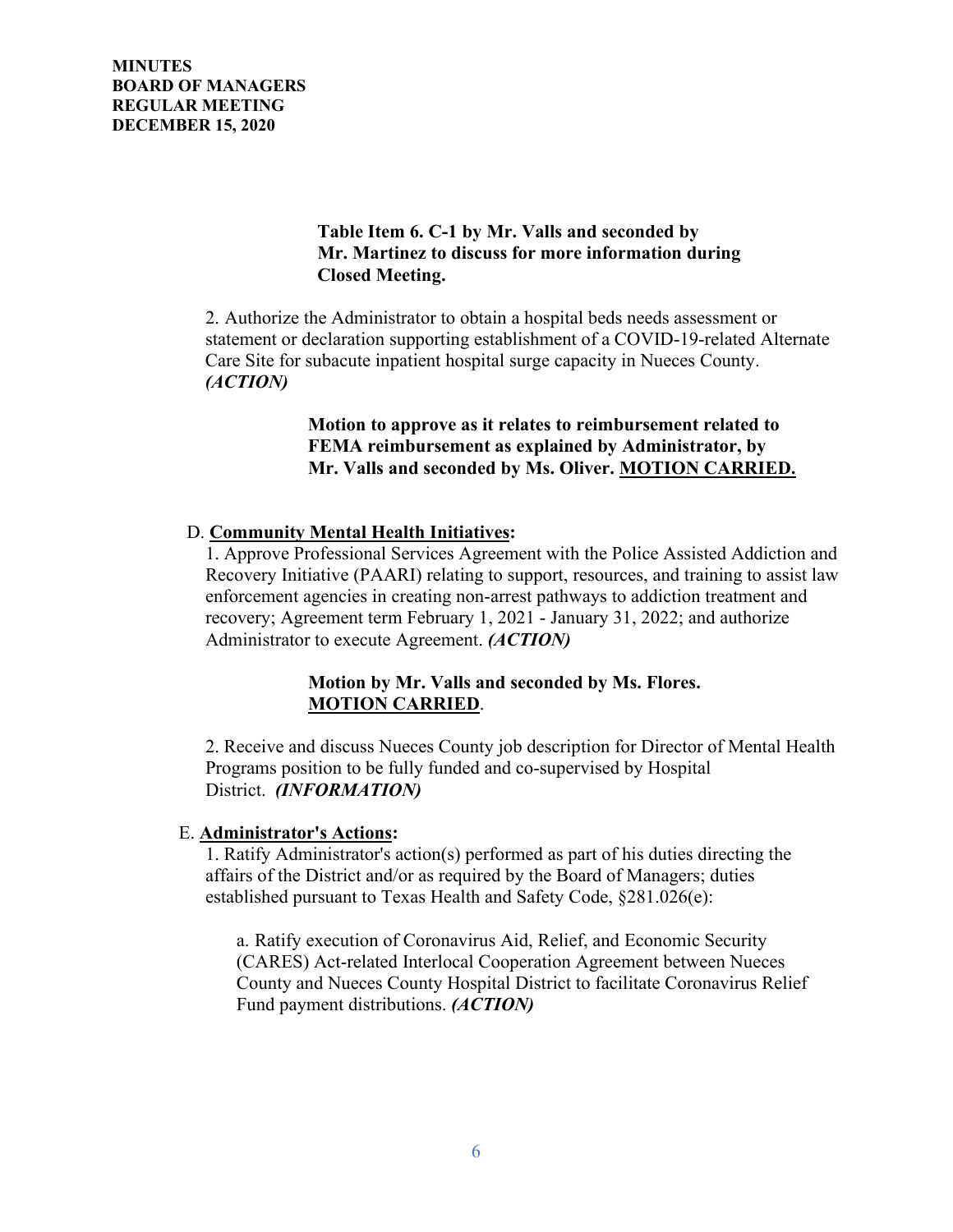b. Ratify execution of Coronavirus Aid, Relief, and Economic Security (CARES) Act-related Interlocal Cooperation Supplemental Agreement No. 1 between Nueces County and Nueces County Hospital District to facilitate Coronavirus Relief Fund payment distributions. *(ACTION)*

c. Ratify submission of a Request for Public Assistance to the Department of Homeland Security, Federal Emergency Management Agency to facilitate recovery of COVID-19-related expenses incurred by the Hospital District, including Alternate Care Site expenses. *(ACTION)*

## **Motion to approve Item 6. E. a, b, c by Ms. Flores and seconded by Mr. Valls. MOTION CARRIED.**

# F. **Board of Managers Business:**

1. Board Chairman to consider appointing Chair and/or member(s) to Board Finance Committee for remainder of Fiscal Year 2021 term; appointments pursuant to Board of Managers Bylaws, §2.5A. *(ACTION)*

# **Motion to table Item 6. F. 1 by Ms. Flores and seconded by Mr. Valls. MOTION CARRIED.**

2. Discuss and consider creation of a Special Mental Health Services Committee; creation of special committees pursuant to Board of Managers Bylaws, §2.5. *(ACTION)*

# **Motion to table Item 6. F. 2 by Mr. Valls and seconded by Ms. Flores. MOTION CARRIED.**

3. Board Chairman to appoint Chair and members to Special Mental Health Services Committee for remainder of Fiscal Year 2021 term; appointments pursuant to Board of Managers Bylaws, §2.5. *(ACTION)*

# **Motion to table Item 6. F. 3 by Mr. Valls and seconded by Ms. Flores. MOTION CARRIED.**

4. Discuss and consider rescheduling January 19, 2021 Board of Managers and Board Committee meetings to later date due to Administrator's scheduling conflict. *(ACTION)*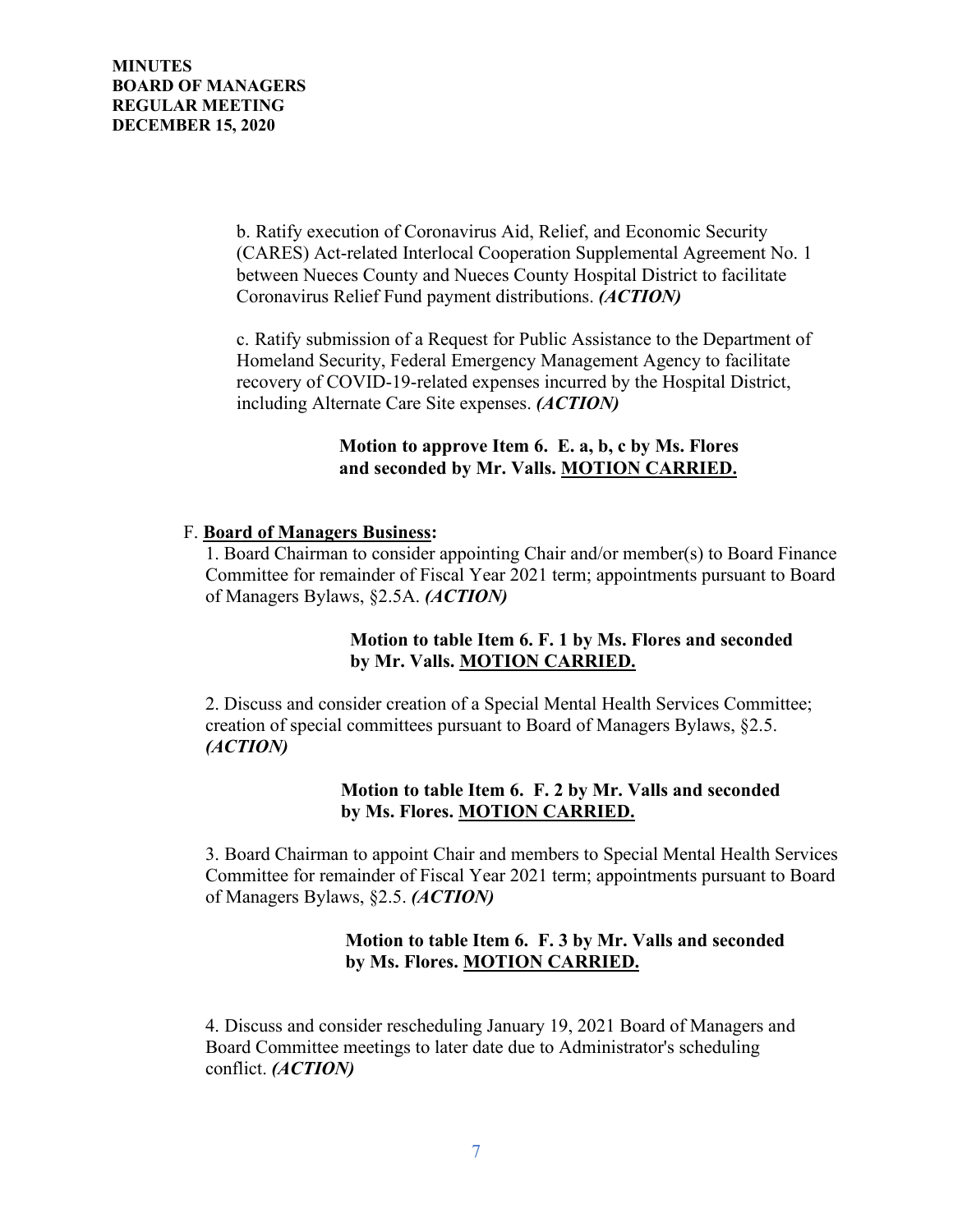**MINUTES BOARD OF MANAGERS REGULAR MEETING DECEMBER 15, 2020** 

> **Motion to reschedule January 19, 2021 meeting to January 27, 2021 by Mr. Valls and seconded by Ms. Flores. MOTION CARRIED.**

#### 7. **ADMINISTRATOR'S BRIEFING:**

A. Next Board of Managers and Board Committee meetings (all meetings' dates, times, and locations subject to change):

1. Finance Committee: January 19, 2021 at 11:00 AM, or as otherwise arranged; meeting in NCHD Board of Managers Meeting Room at 555 North Carancahua Street, Room 950-A, Corpus Christi, Texas 78401; and

2. Board of Managers: January 19, 2021 at 12 Noon, or as otherwise arranged; meeting in NCHD Board of Managers Meeting Room at 555 North Carancahua Street, Room 950-A, Corpus Christi, Texas 78401. *(INFORMATION)*

8. **CLOSED MEETING** - Public notice is hereby given that the Board of Managers may elect to go into closed meeting session(s) at any time during the meeting to discuss any matter(s) listed on the agenda, when so authorized by the provisions of the Open Meetings Act, Texas Government Code, Chapter 551 and the Board specifically expects to go into a closed session(s) on the matters listed below pursuant to the Act, §551.071. In the event the Board elects to go into closed session(s) regarding an agenda item(s), the section(s) of the Open Meetings Act authorizing the closed session will be publicly announced by the presiding officer. Should any final action, final decision, or final vote be required in the opinion of the Board with regard to any matter considered in closed session(s), then the final action, final decision, or final vote shall be either: (a) in the open meeting covered by the Notice upon reconvening of the public meeting; or (b) at a subsequent public meeting of the Board upon notice thereof, as the Board shall determine pursuant to applicable laws:

A. Consult with attorneys on matters relating to establishment of COVID-19-related Alternate Care Site at CHRISTUS Spohn Hospital Corpus Christi - Shoreline and associated matters.

 **Mr. Dain called for a Closed Meeting at 1:24 p.m.**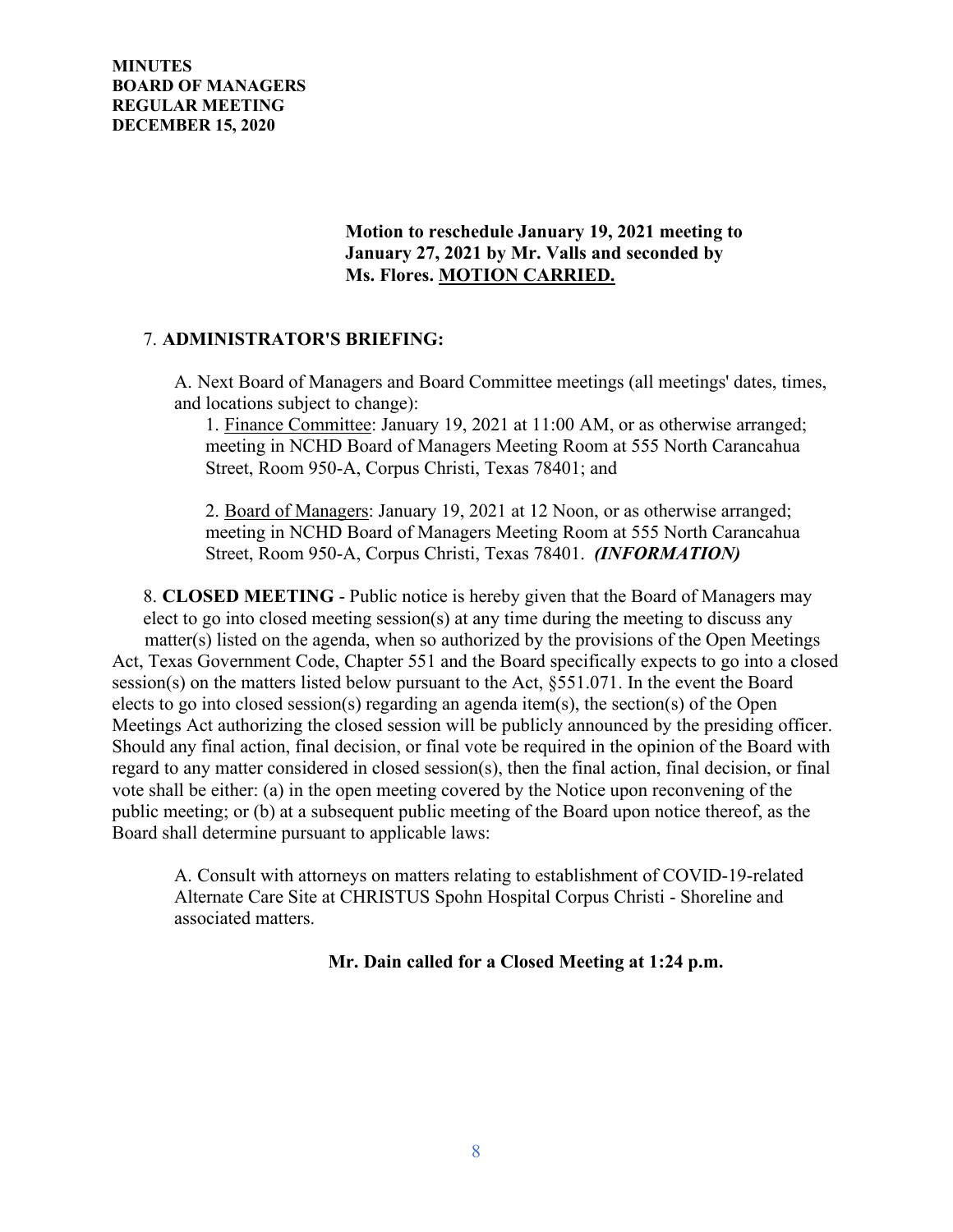9. **OPEN MEETING** - Following the Closed Meeting, the Board of Managers will reconvene the Open Meeting prior to taking any action(s) on matters considered in the Closed Meeting or adjourning the meeting.

## **Mr. Dain called for to Open Meeting at 2:05 p.m.**

10. Consider final action, decision, or vote on matters considered in the Closed Meeting. *(ACTION AS NEEDED)*

> **Item 6. C. 1. was pulled for discussion during Closed Meeting, action taken to table item by Mr. Martinez and seconded by Mr. Valls.**

#### 11. **ADJOURN**

 **Motion to adjourn by Mr. Dain, Motion by Ms. Flores nd seconded by Ms. Oliver. Meeting adjourned at 2:07. p.m.**